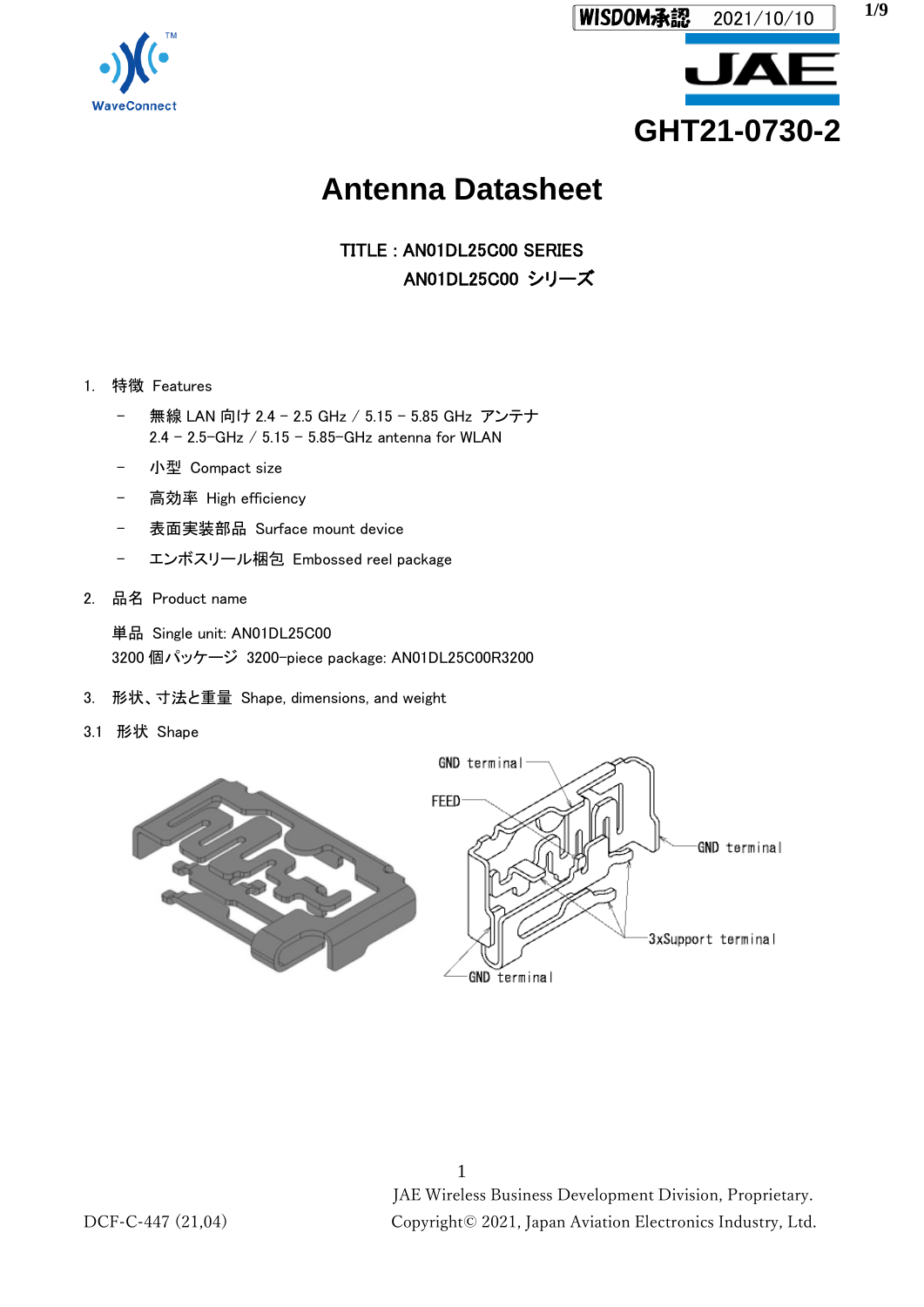



#### 3.2 寸法 Dimensions

13 (width)  $\times$  8.8 (depth)  $\times$  2 (height) mm



- 3.3 重量 Weight 0.26 g (typical)
- 3.4 めっき Plating なし None
- 3.5 方式 Type スプリットリング Split ring
- 3.6 材料 Material 銅合金 Copper alloy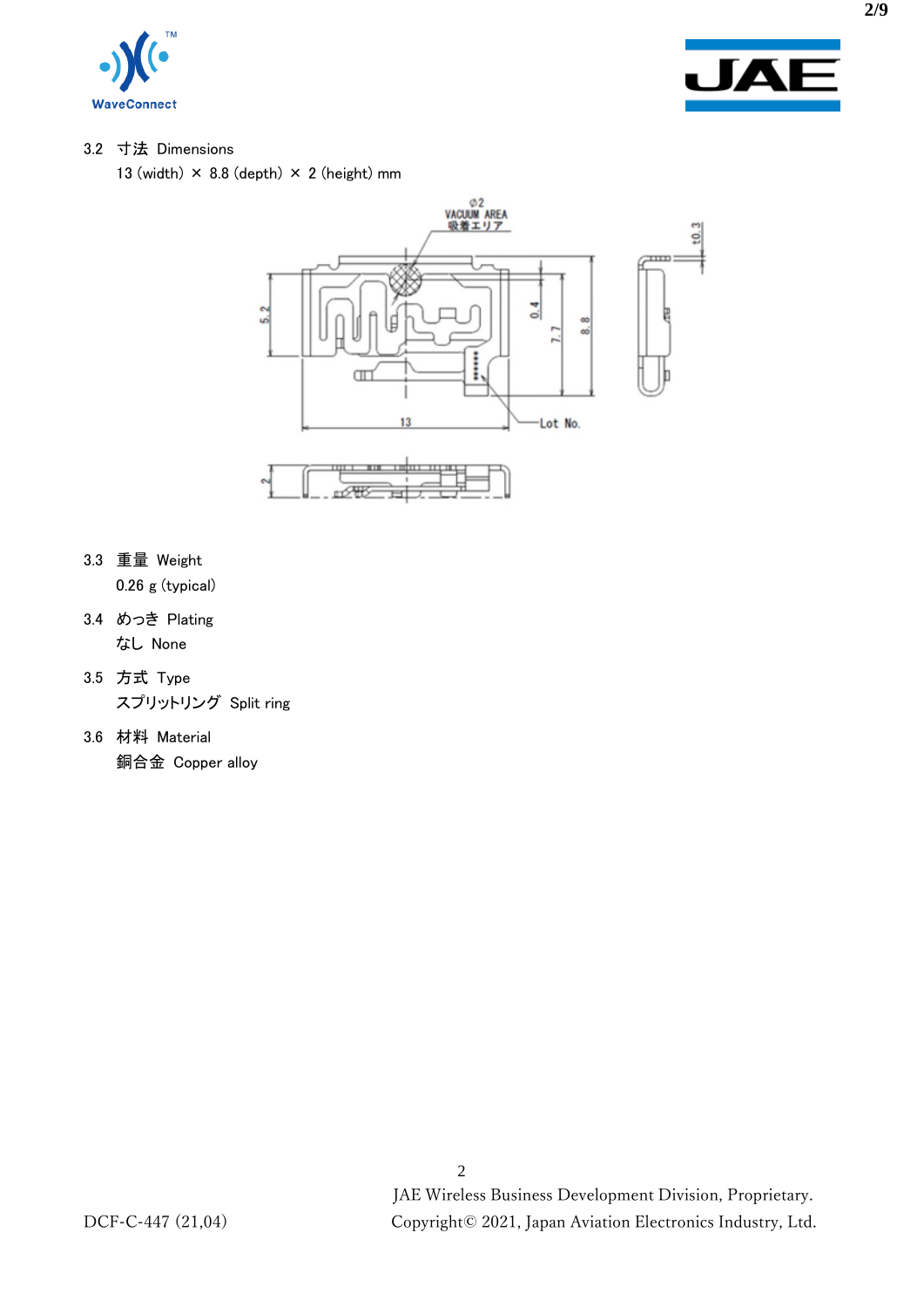



- 4. 高周波特性 RF characteristics
- 4.1 周波数帯域 Frequency range  $2.4 - 2.5$  GHz  $/ 5.15 - 5.85$  GHz
- 4.2 インピーダンス Impedance 50 Ω
- 4.3 Voltage standing wave ratio (VSWR) 50 x 30 mm の標準基板実装時の VSWR 特性例 VSWR characteristics of the antenna on a  $50 \times 30$ -mm reference board



VSWR  $\leq$  2.0 (frequency range: 2.4 – 2.5 GHz) or  $\leq$  2.5 (frequency range: 5.15 – 5.85 GHz)



4.4 放射効率 Radiation efficiency:

50 x 30 mm の標準基板実装時の放射効率特性例、ケーブル・配線損を除く Radiation efficiency of the antenna mounted on a  $50 \times 30$ -mm reference board (excluding cable and feederline losses)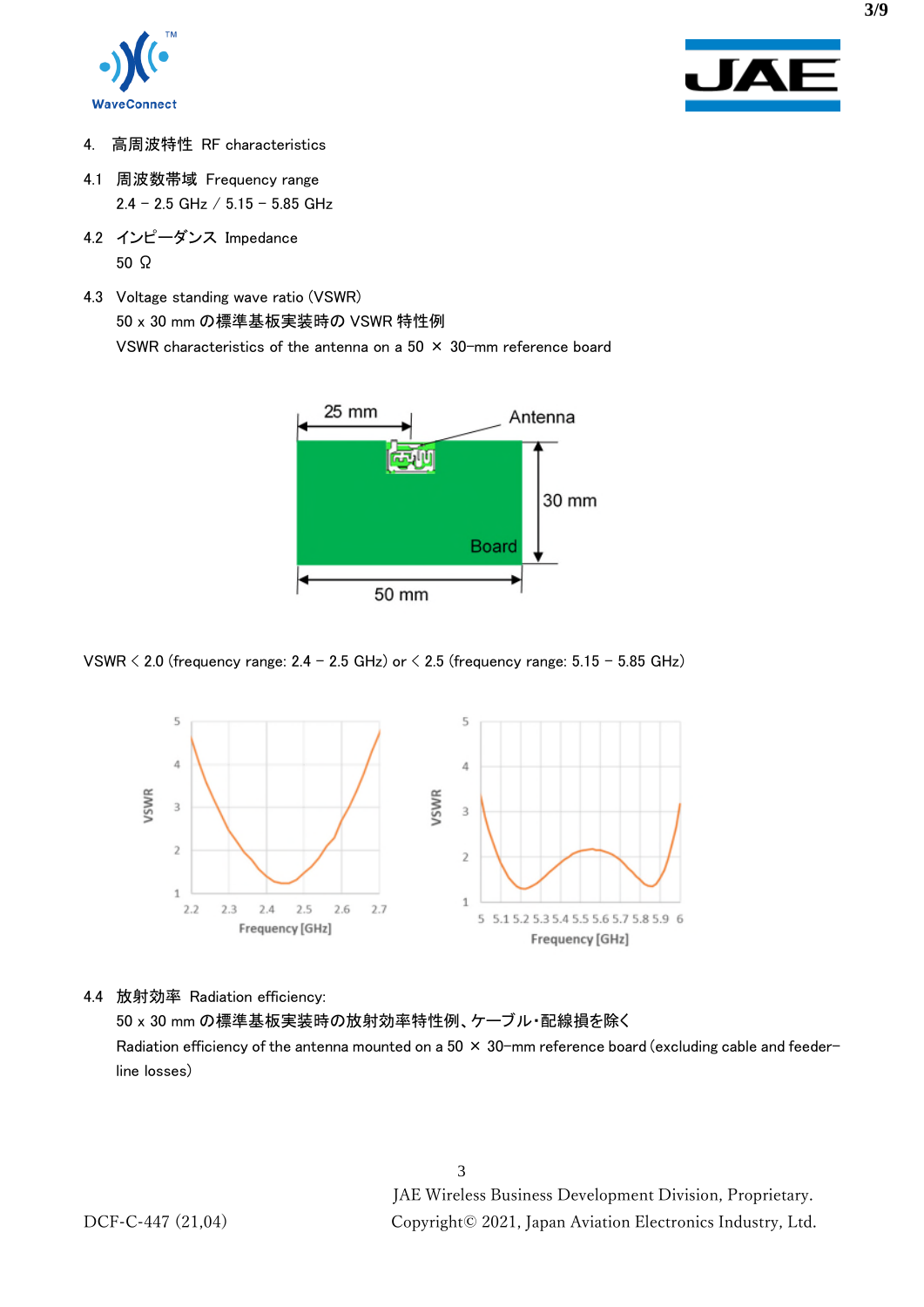



## Radiation efficiency > 85% (frequency range: 2.4 – 2.5 GHz) or > 65% (frequency range: 5.15 – 5.85 GHz)



# 4.5 放射パターン Radiation pattern

50 x 30 mm の標準基板実装時の放射パターン特性例

Radiation pattern of the antenna mounted on a  $50 \times 30$ -mm reference board



Radiation pattern



4

JAE Wireless Business Development Division, Proprietary. DCF-C-447 (21,04) Copyright© 2021, Japan Aviation Electronics Industry, Ltd.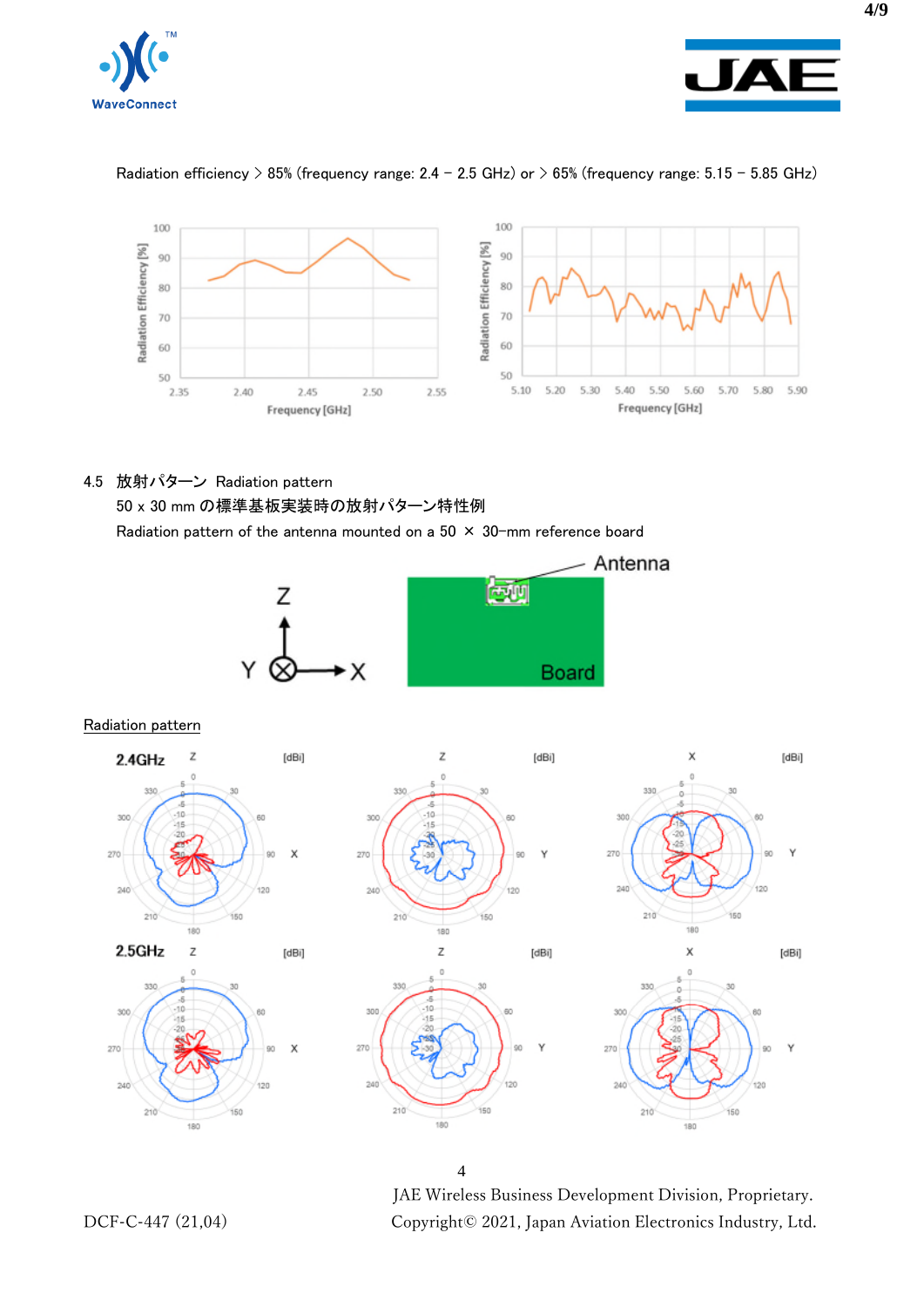





青線 Blue line: 水平偏波 horizontal polarization 赤線 Red line: 垂直偏波 vertical polarization

| Peak gain of the main polarization component in the ZX, ZY, and XY planes |
|---------------------------------------------------------------------------|
|---------------------------------------------------------------------------|

| Frequency [GHz] | Peak gain [dBi] |
|-----------------|-----------------|
| 2.4             | 0.93            |
| 2.5             | 1.15            |
| 5.15            | 0.15            |
| 5.85            | 0.62            |

- 5. 環境条件 Environmental conditions
- 5.1 使用温度範囲 Operating temperature range -40°C to +125°C
- 5.2 保存条件 Storage conditions IEC 61760-2 保存温度 Stock temperature range +5°C to +40°C 相対湿度 Relative humidity 10% to 75%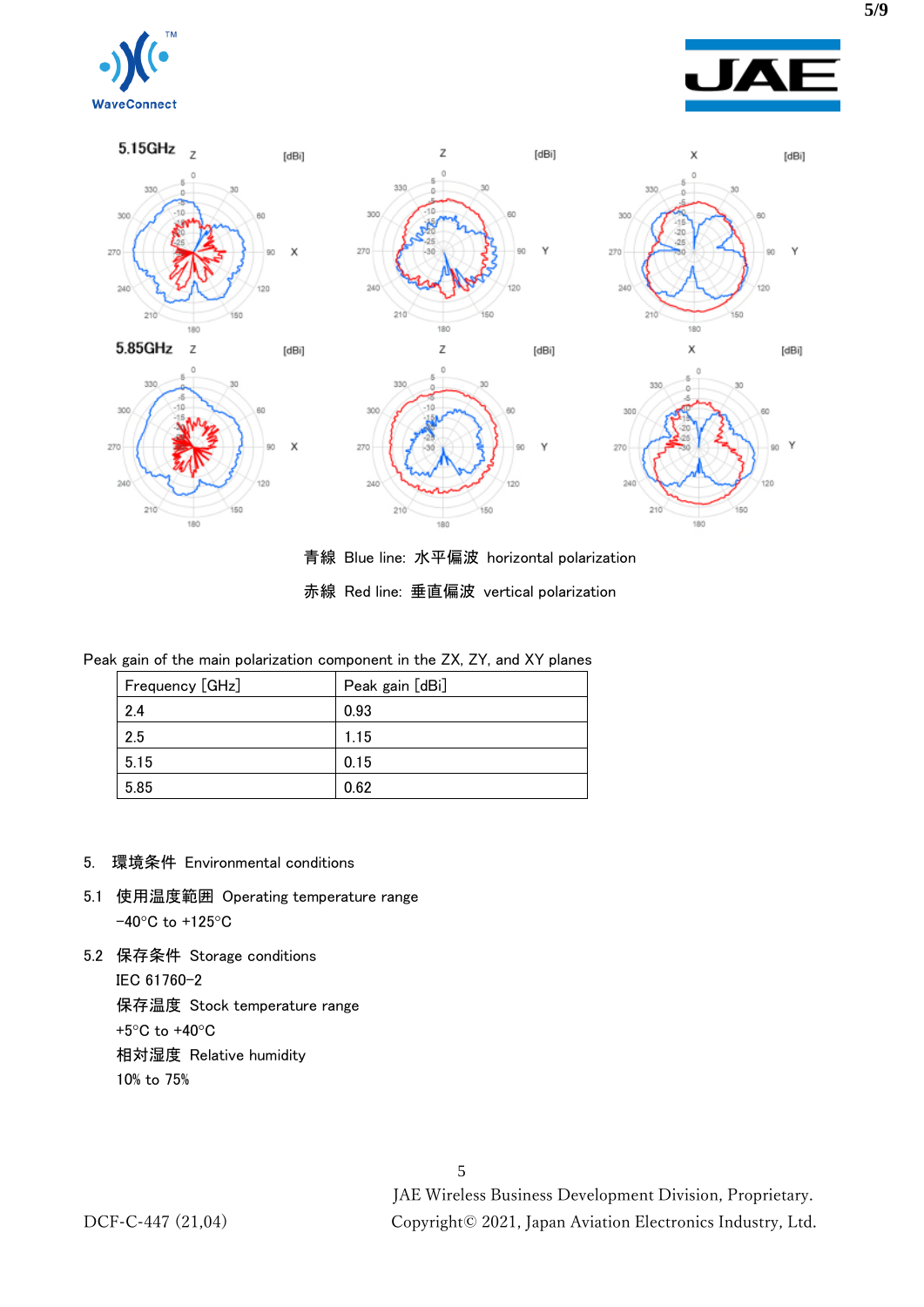



# 6. 推奨ランドパターンおよび推奨基板 Recommended land pattern and reference board



#### Recommended land pattern



Reference board pattern (board thickness: 1.6 mm)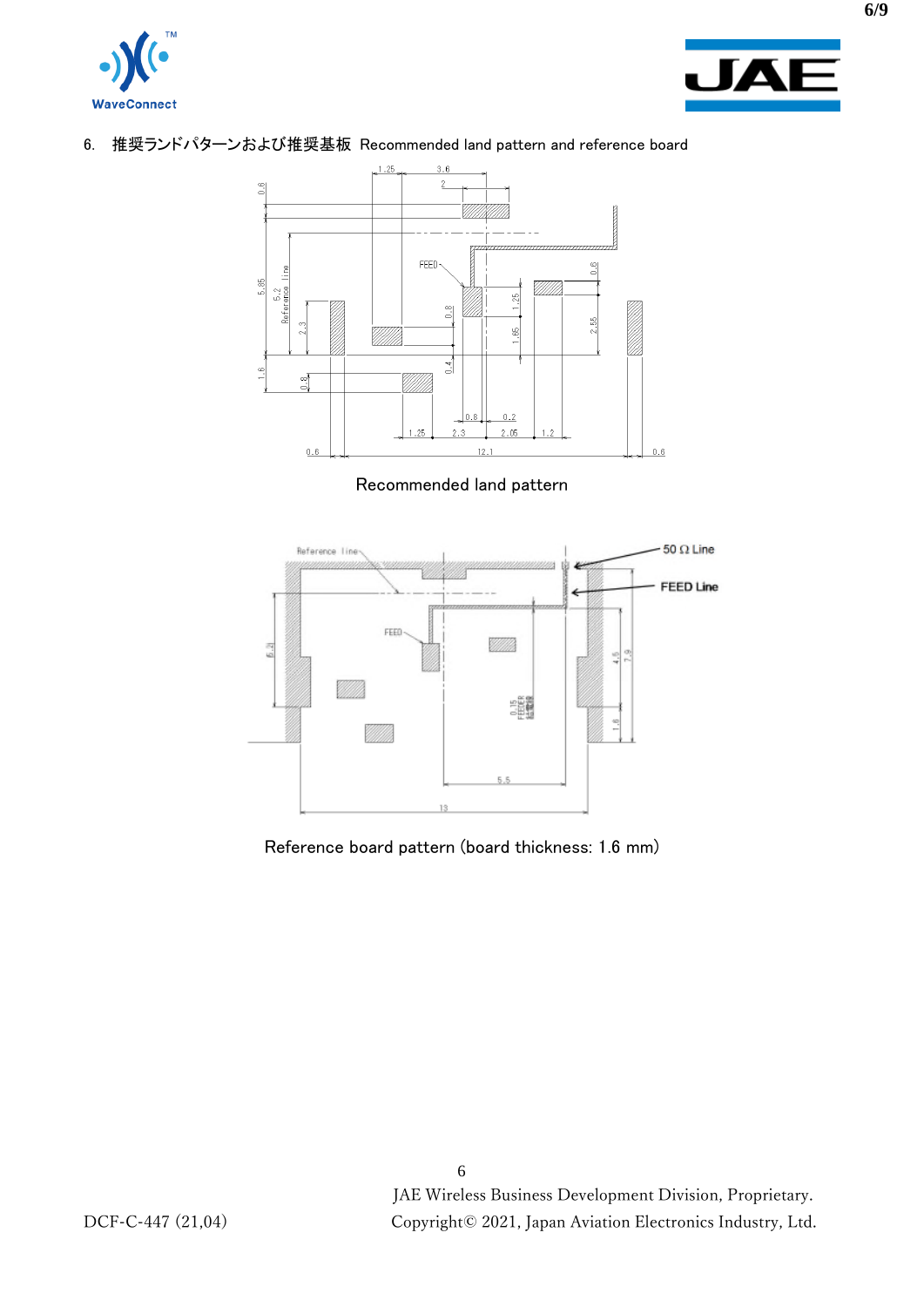



7. 推奨リフロー温度プロファイル Recommended reflow temperature profile

|                          | 温度 Temperature        | 加熱時間 Heating time |
|--------------------------|-----------------------|-------------------|
| 予備加熱                     | 180 to 200°C          | 120 s (max.)      |
| Preheating temperature   |                       |                   |
| 本加熱                      | Above $220^{\circ}$ C | $50 s$ (max.)     |
| Main heating temperature |                       |                   |
| ピーク温度                    | 250°C (max.)          |                   |
| Peak temperature         |                       |                   |



**7/9**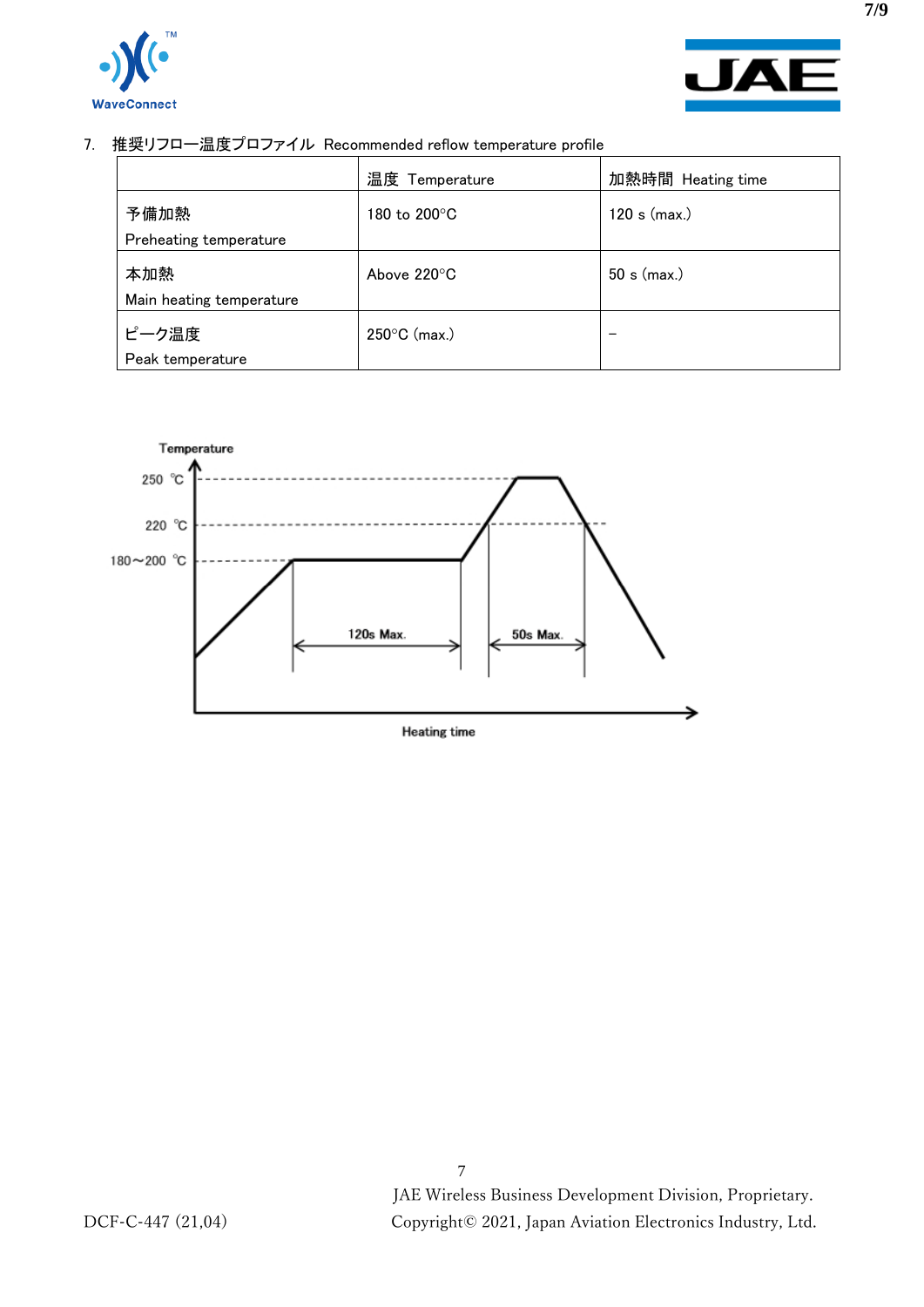



- 8. 梱包 Packaging
- 8.1 梱包数量 Package quantity: 3,200 (pieces / reel)
- 8.2 エンボスリール寸法 Embossed reel dimensions



## 8.3 テープ寸法 Tape dimensions



**8/9**